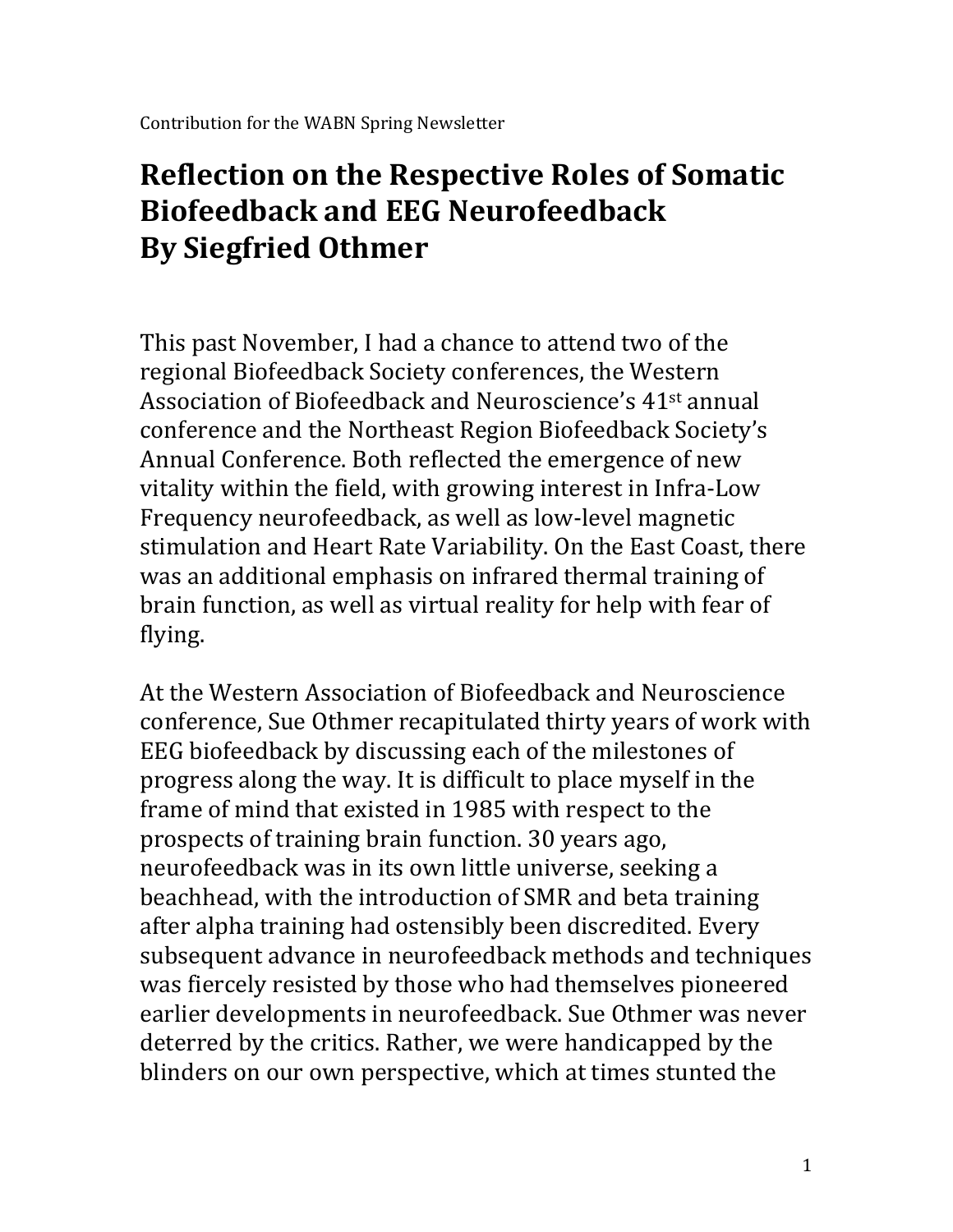developmental trajectory. Today, in retrospect, matters look very different.

An underlying theme at both conferences, whether implicitly or explicitly, was the relationship between traditional biofeedback and neurofeedback, which is still being sorted out. During Sue Othmer's presentation, this issue was put on the table by Erik Peper. He discharged his question more as a challenge: "Why do you restrict your attention to a single measure, the EEG?" he asked—perhaps not in those exact words. Obviously the case for Sue Othmer's exclusionary use of neurofeedback has not yet been validated to his satisfaction. Most likely, he spoke for a number of other attendees.

As it happens, I addressed that very topic in my talk the next day. The singular advantage of neurofeedback (over biofeedback) is that it engages the frequency basis of cerebral organization. In first instance, this makes every minute and specific brain activity easy to detect. Secondly, it allows the brain to discriminate even subtle frequency-based feedback. Thirdly, the brain is strongly responsive to information on its own frequency-based activity. And finally, the brain is highly responsive to even low-level frequency-based stimulation. So we take advantage of these sensitivities—either with neurofeedback or with stimulation.

How much difference it makes to have information encoded in frequency can be easily illustrated with our sense of hearing. The playing of a piccolo in Times Square can be readily discerned even if the sound level it creates at the listener's ear is much lower than the ambient noise. Similarly, one can look at the record groove of an old LP under a magnifier and see only the dominant signals. But if that same record is played, one has no difficulty distinguishing the whole variety of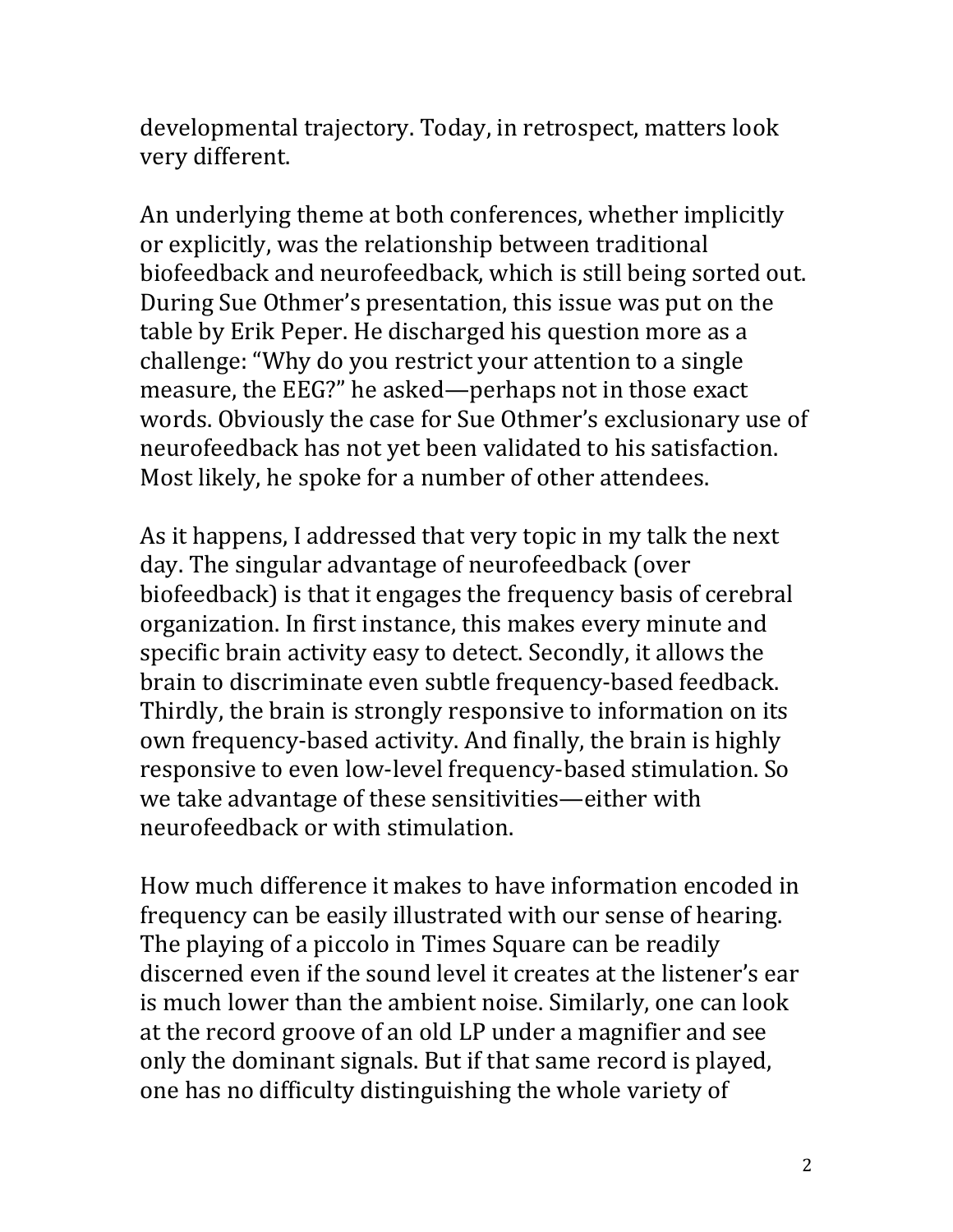instruments in the orchestra. A similar advantage is conferred upon neurofeedback. The brain that offers us such refined discrimination in hearing can also deploy such skills more generally.

The frequency basis of neural organization gives us a much larger clinical workspace with neurofeedback than we have in somatic biofeedback. With the entire frequency domain, as well as the spatial domain at our disposal, we can work across the entire continuum from core regulatory function at one end (arousal, affect, and autonomic regulation), to much more specific cortical function at the other (e.g., articulation, working memory). This means we get to work with functions that have no headroom limit (intelligence, memory, fine motor control), which takes us well beyond the interests of standard biofeedback.

Additionally, we have the opportunity to work with conditions for which few other remedies exist: traumatic brain injury is perhaps the best example; suicidality is another; dementia is a third. Further, neurofeedback has no peer in resolving migraine conditions. For the vast majority of migraine sufferers, neurofeedback could well be the categorical remedy. After some brain training sessions, no more migraines. The only somatic biofeedback methods that come close to these outcomes are those that also appeal to brain function directly: Passive Infrared thermal hemoencephalography training (PIR HEG) and near infrared reinforcement hemoencephalography training on blood oxygenation levels (NIR HEG). Finally, neurofeedback can achieve functional improvements in the autism spectrum and in cases of developmental trauma that cannot be matched by other methods. And within the domain of psychology, we achieve results that are unparalleled in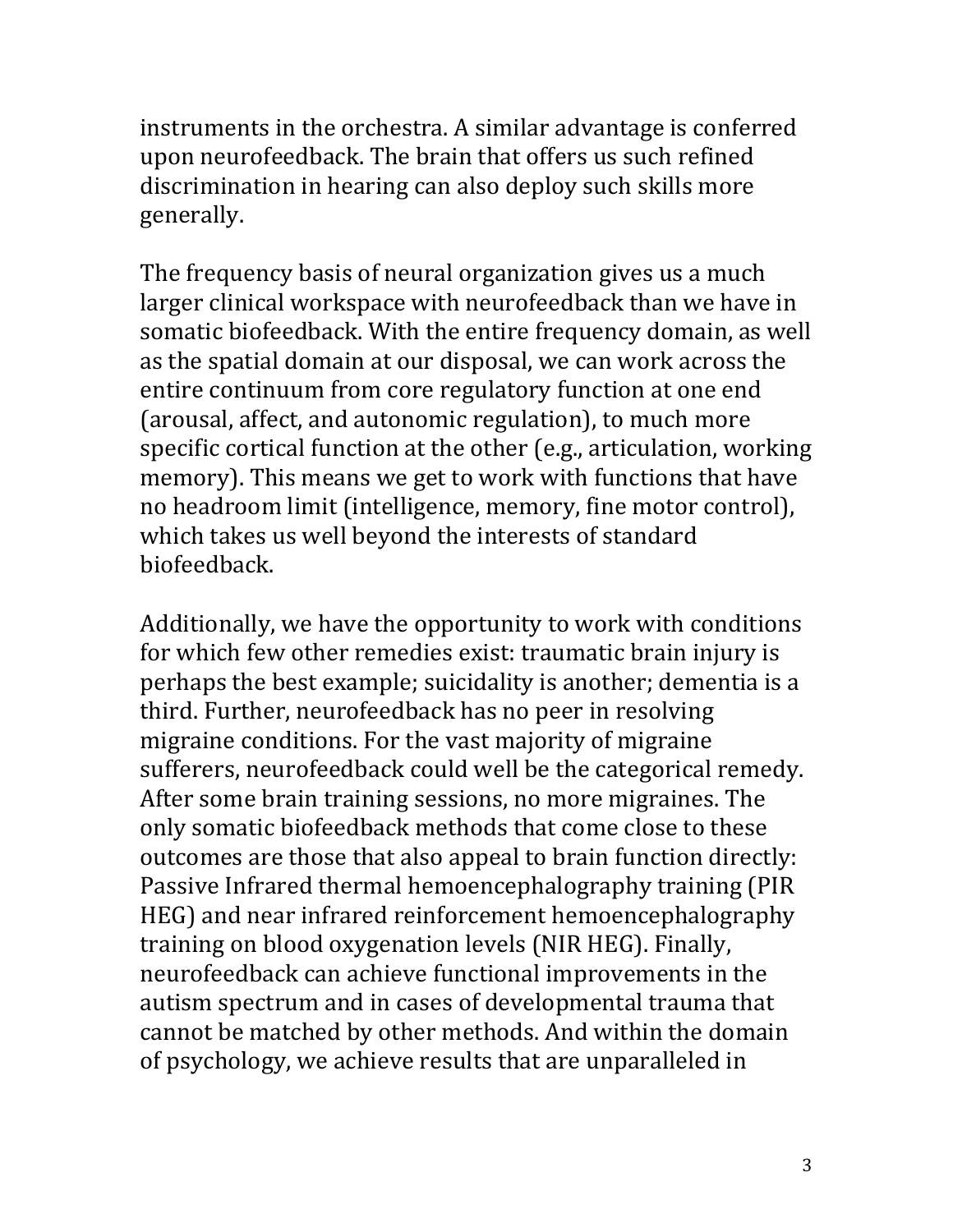application to addictions, to personality disorders, and disorders of dissociation.

The second challenge directed at Sue Othmer by Erik Peper was the assertion that Eugene Peniston's work on alcoholism only succeeded in remediating addiction when the trauma was also resolved. This was a "gotcha" on the assumption that the trauma could only have been resolved in the old-fashioned way, that is by means of the psychological methods that Peniston also relied upon in his studies. By implication, surely the EEG feedback could not be credited with the resolution of PTSD because it deals with an issue that is psychological in its essence.

Indeed, it is true that the resolution of the alcoholism went hand in hand with the resolution of PTSD. And indeed Peniston's inclusion of a variety of methods, including psychotherapy, renders the question of mechanisms moot. But that issue has certainly been resolved since that time. The work with PTSD using our own methods now covers more than 1,000 service members at just one military base. The method of resolution is infra-low frequency training, plain and simple. Not even much Alpha-Theta training is involved. And there certainly wasn't much psychotherapy being done. And yet PTSD resolved quickly and consistently. Many of these service members even returned to combat duty overseas after their training.

Once good psychophysiological regulation has been restored, PTSD is no longer diagnosable or even identifiable. These young service members aren't signing up for psychotherapy, by and large. It's brain training and out for most of them. It may indeed have been psychological trauma that triggered the PTSD in the first place, but the regulation of physiology suffices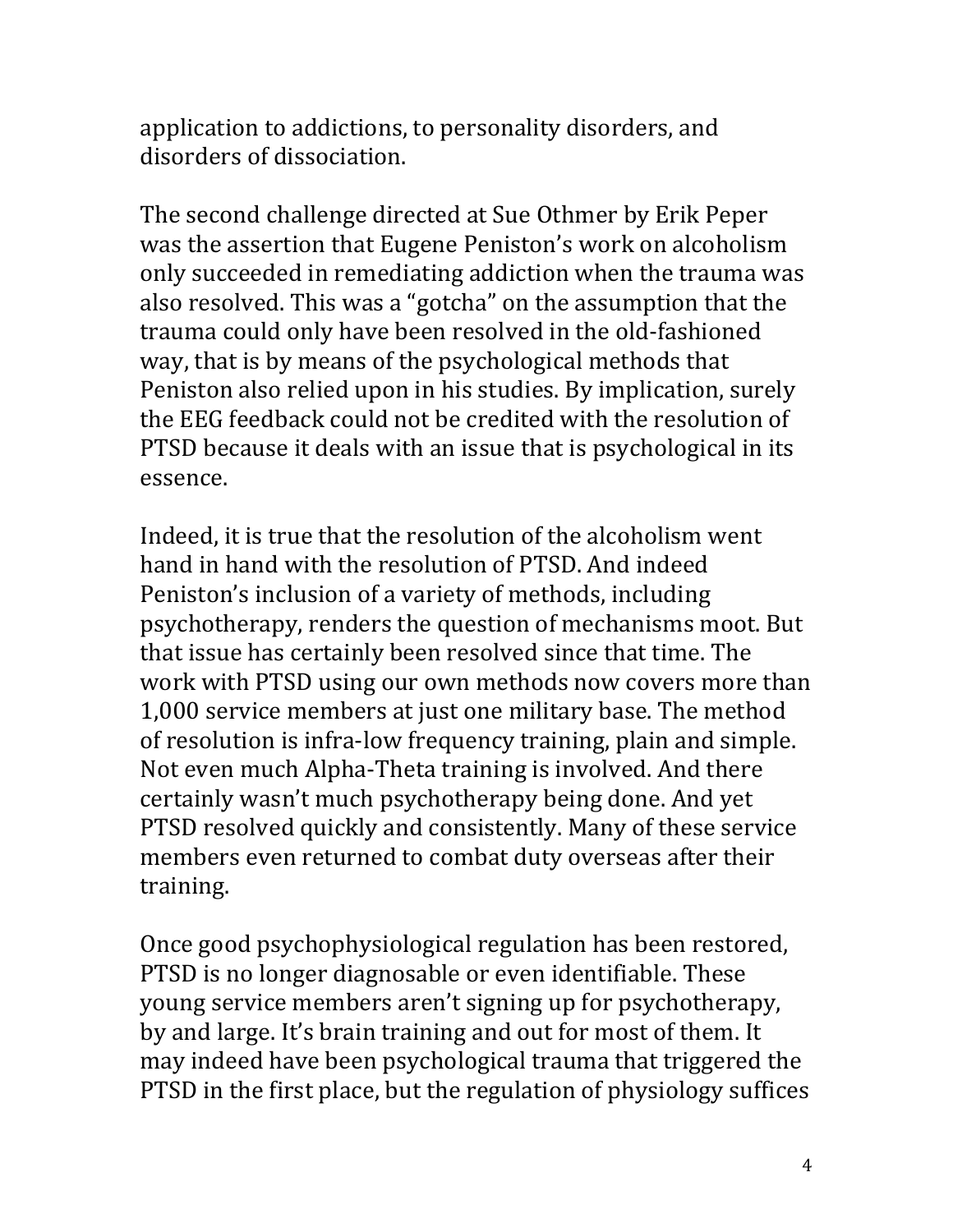to eliminate it. In a stable, well-regulated physiology, traumatic memories no longer trigger re-experiencing. There is no need for any exposure therapy. There is no need to revisit the content of a traumatic memory. And alcohol is no longer needed to soothe a wounded psyche in distress. (Incidentally, the same holds true for the Vietnam era veterans who have lived now for some forty years with PTSD. Their recovery relies mainly on infra-low frequency training.)

The third question Peper threw at Sue was why we weren't just using the slow cortical potential (SCP) training developed by Birbaumer decades ago in Germany. That's a strange question, a bit like asking 'why do you choose to lead when you could just follow?' Such questions are not answerable. Barry Sterman felt compelled to follow up on his accidental discovery, and Sue Othmer had a similar impulse to follow up on her findings. The SCP technique, like Sterman's SMR training, is a single approach with a standard placement, and its benefits have been well scoped out. The trainee is repetitively reinforced on transient change in the slow cortical potential. Eventually cortical excitability comes under better management. The method is comparable to SMR-beta training in its effectiveness and has comparable clinical scope.

Once again the answer to Erik's question takes us back to the frequency-based organization of neuro-regulation. It turns out that this organizational schema holds even deep into the infralow-frequency region. Sue simply extended her frequency optimization procedure to an ever broader range of frequencies, as clinical experience mandated. Through the simple expedient of zeroing in on one or another of these special frequencies, we provide the brain with salient information on its own state. Because regulation is organized as resonant systems, operating at these frequencies maximizes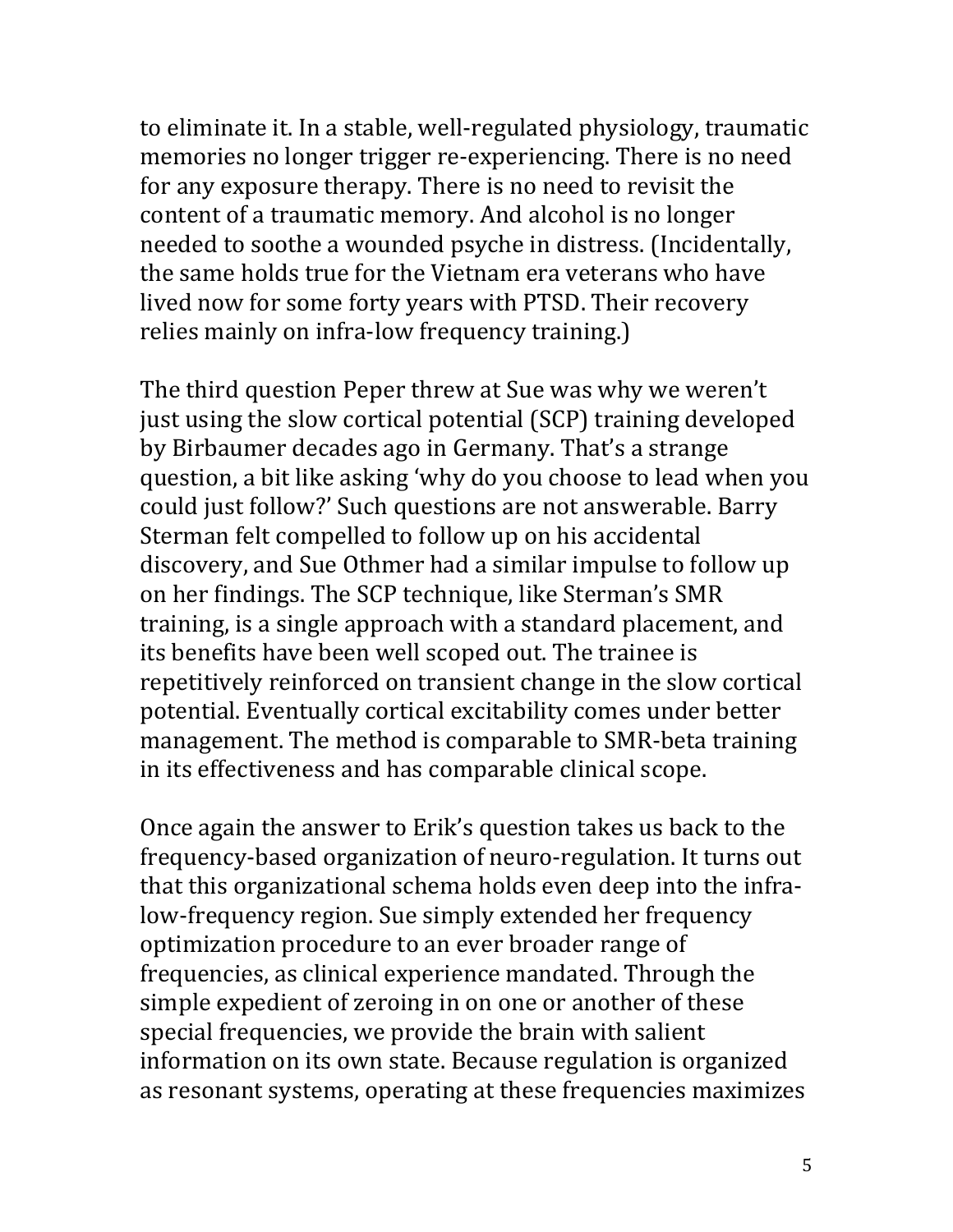the sensitivity of the overall feedback loop. The brain utilizes this information to re-normalize large-scale functional connectivity of the core networks.

By working with frequency-based information at low frequencies one can offer continuous feedback on the unfolding signal, so the brain is being engaged continuously rather than on a transient basis. This makes for much greater efficiency in the training.

## **On the Respective Roles of Somatic Biofeedback and EEG Neurofeedback**

It is apparent from the above that with neurofeedback we are finding ourselves in a very different environment from that of the practitioner of somatic biofeedback. The two fields are largely complementary, albeit with a substantial overlap. They each have their domains of uniqueness where the other is not applicable.

We can all have our opinions about how we cohabit in the future, but we also know that key decisions will ultimately be rendered in the marketplace. I don't see many biofeedback clinicians making their living primarily from offering traditional biofeedback services in independent practice. These methods are typically ancillary to a more primary occupation. By contrast, neurofeedback therapists are quite likely building their practice around brain training. They are already succeeding even before insurance companies are playing much of a role. This means that the public is voting with its own pocketbook.

Meanwhile, we are all persuaded that there is really no alternative in healthcare to the universal adoption of self